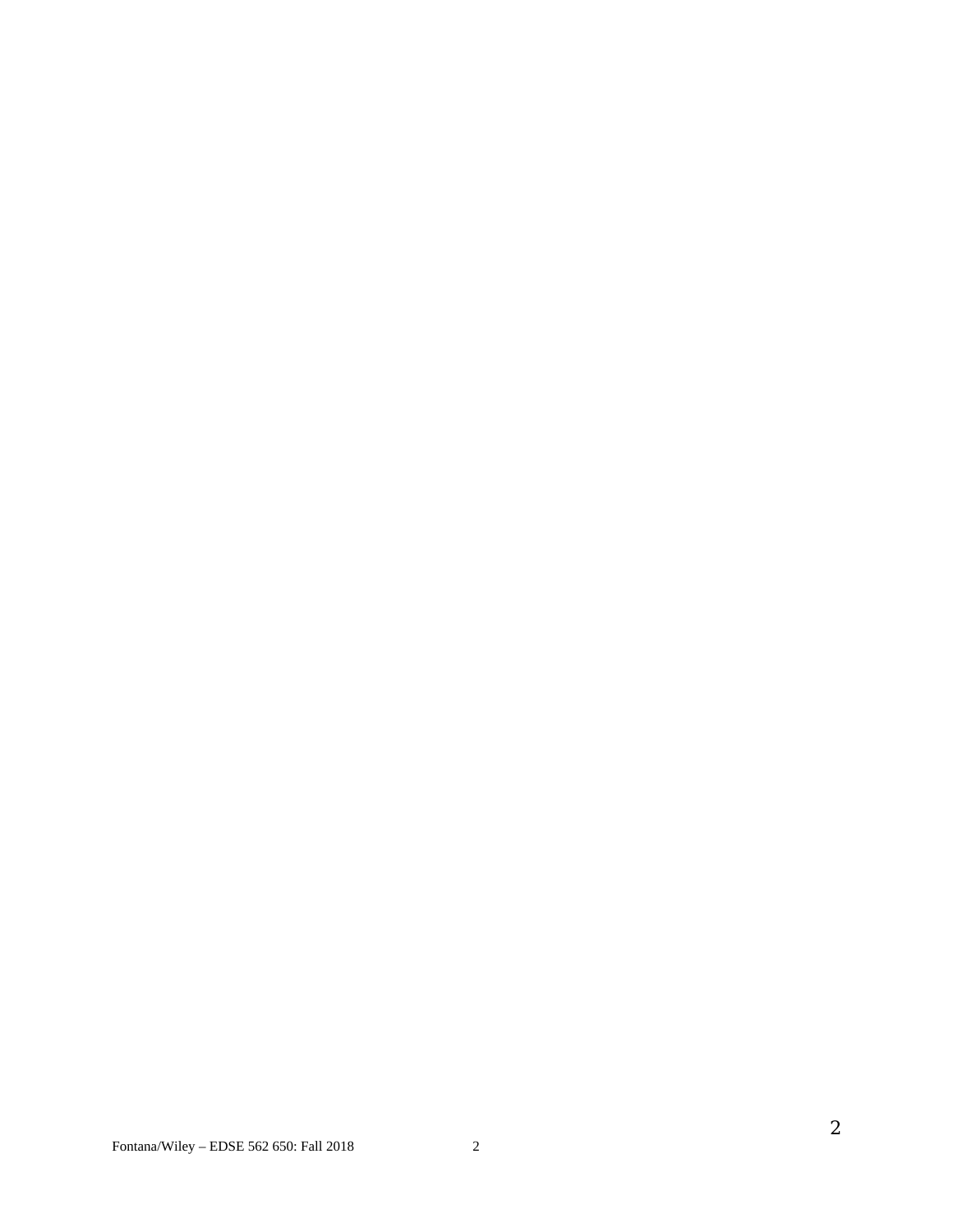## **Course Delivery Method: Face to Face**

Learning activities include the following:

- 1. Class lecture and discussion
- 2. Application activities
- 3. Small group activities and assignments
- 4. Video and other media supports
- 5. Research and presentation activities
- 6. Electronic supplements and activities via Blackboard

### **Learner Outcomes**

Student outcomes are aligned with International Dyslexia Association Knowledge and Practice Standards for Teachers of Reading.

Upon completion of the course, teacher candidates/students will be able to:

Understand and explain the language processing requirements of proficient reading and writing.

- 1. Understand and explain other aspects of cognition and behavior that affect reading and writing.
- 2. Define and identify environmental, cultural, and social factors that contribute to literacy development.
- 3. Know and identify phases in the typical development progression of skills related to reading.
- 4. Understand and explain the known causal relationship among components of reading.
- 5. Know and explain how the relationships among the major components of literacy development change with reading development.
- 6. Know reasonable goals and expectations for learners at various stages of reading and writing development.
- 7. Understand the most common intrinsic differences between good and poor readers.
- 8. Recognize the tenets of the NICHD/IDA definition of dyslexia.
- 9. Recognize that dyslexia and other reading difficulties exist on a continuum of severity.
- 10. Identify the distinguishing characteristics of dyslexia and related reading and learning disabilities.
- 11. Identify how symptoms of reading difficulty may change over time.
- 12. Understand federal and state laws that pertain to learning disabilities.

## **Course Relationship to Program Goals and Professional Organizations**

This course is part of the George Mason University, Graduate School of Education (GSE), intensive program in Reading Disabilities. This program complies with the standards for teachers of reading established by the International Dyslexia Association. The standards addressed in this course include those related to A: Foundation Concepts about Oral and Written Learning and E: Knowledge of Dyslexia and Other Learning Disorders.

### **Required Textbooks**

Mather, N., & Wendling B. J. (2012). *Essentials of Dyslexia Assessment and Intervention.* Wiley: Hoboken, NJ.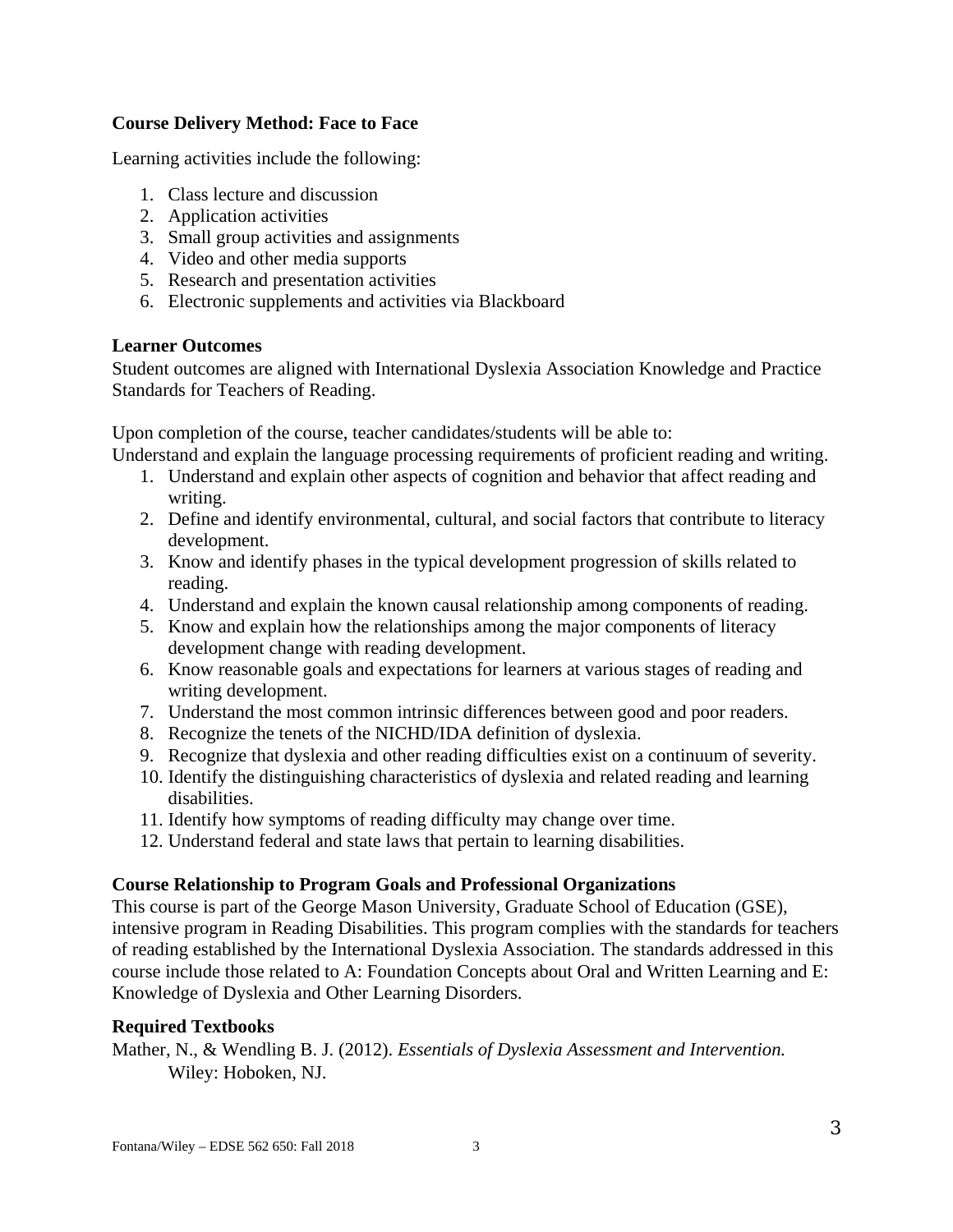- Moats, L. C. (2010). *Speech to Print: Language Essentials for Teachers*. Baltimore, MD: Brookes.
- *National Research Council*: *Preventing Reading Failure in Young Children* (1998). https://www.nap.edu/catalog/6023/preventing-reading-difficulties-in-young-children. You may download a pdf version of this book at no cost. (retrieved 8/25/18)

## *National Reading Panel Report* (2000).

http://www.nichd.nih.gov/publications/pubs/nrp/documents/report.pdf. You may download a pdf version of this book at no cost. (retrieved 8/21/18)

Fox, B. J. (2016). *Phonics & Word Study for the Teacher of Reading* (11<sup>th</sup> edition). Pearson ISBN 9780132838092

### **Recommended Textbooks and Resources**

American Psychological Association*.* (2010). *Publication Manual of the American Psychological Association* (6th ed.). Washington, DC: Author.

*Dyslexia Toolkit* (2012) This guide for parents provides basic information about dyslexia, common warning signs, and information on how to support your child with dyslexia at home and at school, using audio books and digital books, and accommodating students with dyslexia. (National Center for Learning Disabilities). http://www.readingrockets.org/guides/dyslexiatoolkit (retrieved 8/21/18)

The IDA Knowledge and Practice Standards for Teachers of Reading define what all teachers of reading need to know and be able to do to teach all students to read proficiently. The IDA Standards were written for two main audiences: classroom educators and dyslexia specialists. IDA has written separate narratives for each audience.

https://app.box.com/s/21gdk2k1p3bnagdfz1xy0v98j5ytl1wk Teachers of Reading with Commentary for Dyslexia specialists. (retrieved 8/21/18)

## **Additional Readings**

Readings not in required textbooks will be noted in the class schedule and available via link or text on Blackboard.

## **Course Performance Evaluation**

Students are expected to submit all assignments on time in the manner outlined by the instructor (e.g., Blackboard, Tk20, hard copy).

## **Tk20 Performance-Based Assessment Submission Requirement**

It is critical for the special education program to collect data on how our students are meeting accreditation standards. Every teacher candidate/student registered for an EDSE course with a required Performance-based Assessment (PBA) is required to upload the PBA to Tk20 (regardless of whether a course is an elective, a one-time course or part of an undergraduate minor). A PBA is a specific assignment, presentation, or project that best demonstrates one or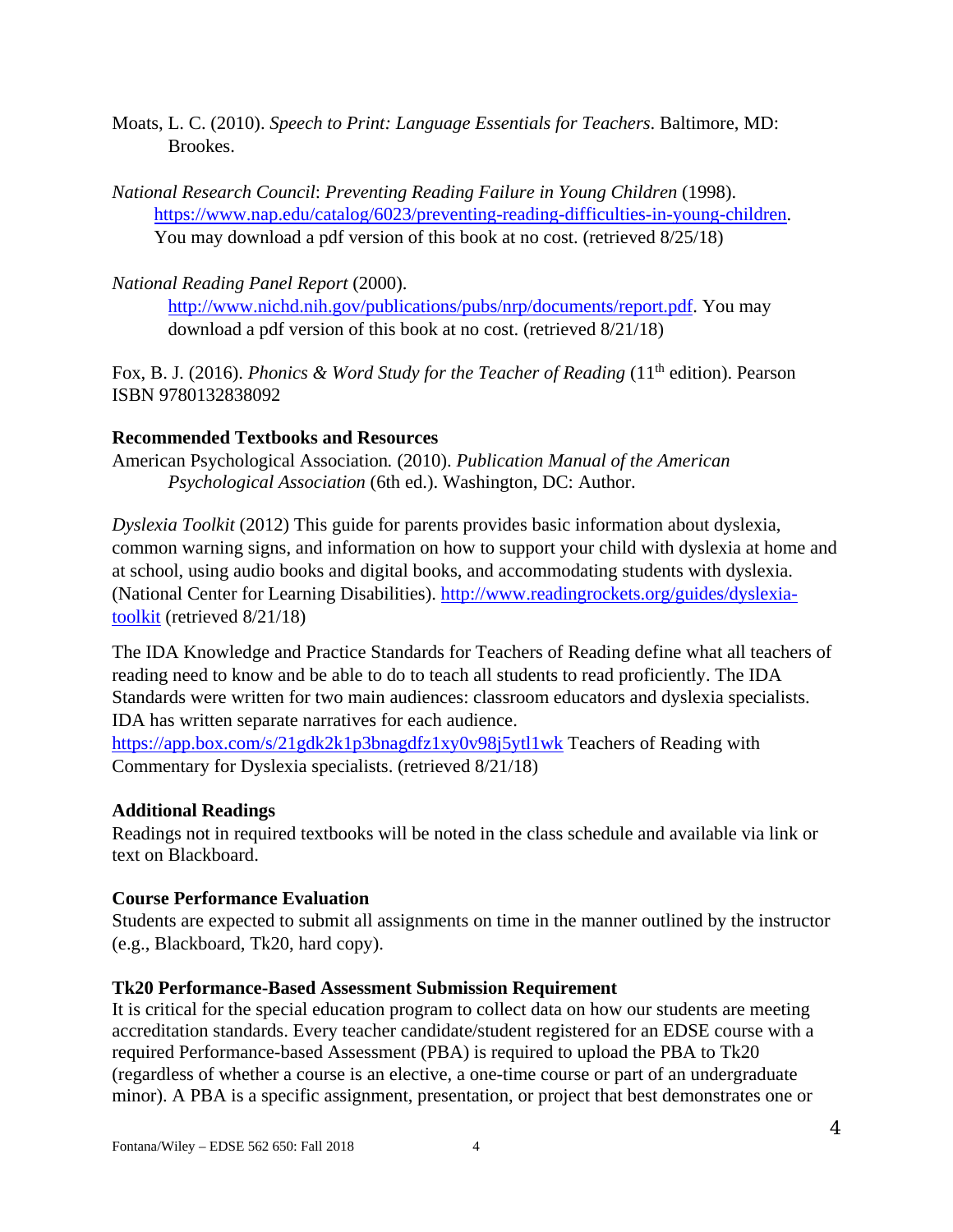more CEC, InTASC, or other standards connected to the course. A PBA is evaluated in two ways. The first is for a grade, based on the instructor's grading rubric. The second is for program accreditation purposes. Your instructor will provide directions as to how to upload the PBA to Tk20.

For EDSE 562, the required PBA is Student Case Study Analysis. Failure to submit the assignment to Tk20 will result in reporting the course grade as Incomplete (IN). Teacher candidates/students have until five days prior to the University-stated grade change deadline to upload the required PBA in order to change the course grade. When the PBA is uploaded, the teacher candidate/student is required to notify the instructor so that the "IN" can be changed to a grade. If the required PBA is not uploaded five days prior to the University-stated grade change deadline, the grade will become an F. Please check to verify your ability to upload items to Tk20 before the PBA due date.

### **Assignments and/or Examinations Performance-based Assessment (Tk20 submission required) Student Case Study Analysis, 15 points**

Given case study material, students will:

- a. Match student responses and learning behavior to phases in language and literacy development.
- b. Explain how a weakness in identified component skills may affect other related skills and process across time.
- c. Explain why the student is/is not meeting goals and expectations in reading or writing for his or her age/grade.
- d. Identify the most salient instructional needs of the student.

## **Due: 12/2/18**

College Wide Common Assessment (TK20 submission required) N/A Performance-based Common Assignments (No Tk20 submission required) N/A

Other Assignments: Details and Rubrics are available on Blackboard

## **Jigsaw Activity, 25 points**

Understanding Dyslexia: Articles on characteristics of dyslexia and other learning disabilities related to literacy

## **Steps 1, 2 & 3 Due: 10/30/18 Step 4 Due: 11/6/18**

## **Legislative Protections Brochure, 15 points**

Target audience: Families Purpose: To explain the most fundamental provisions of federal and state laws pertaining to students with disabilities **Due: 10/16/18**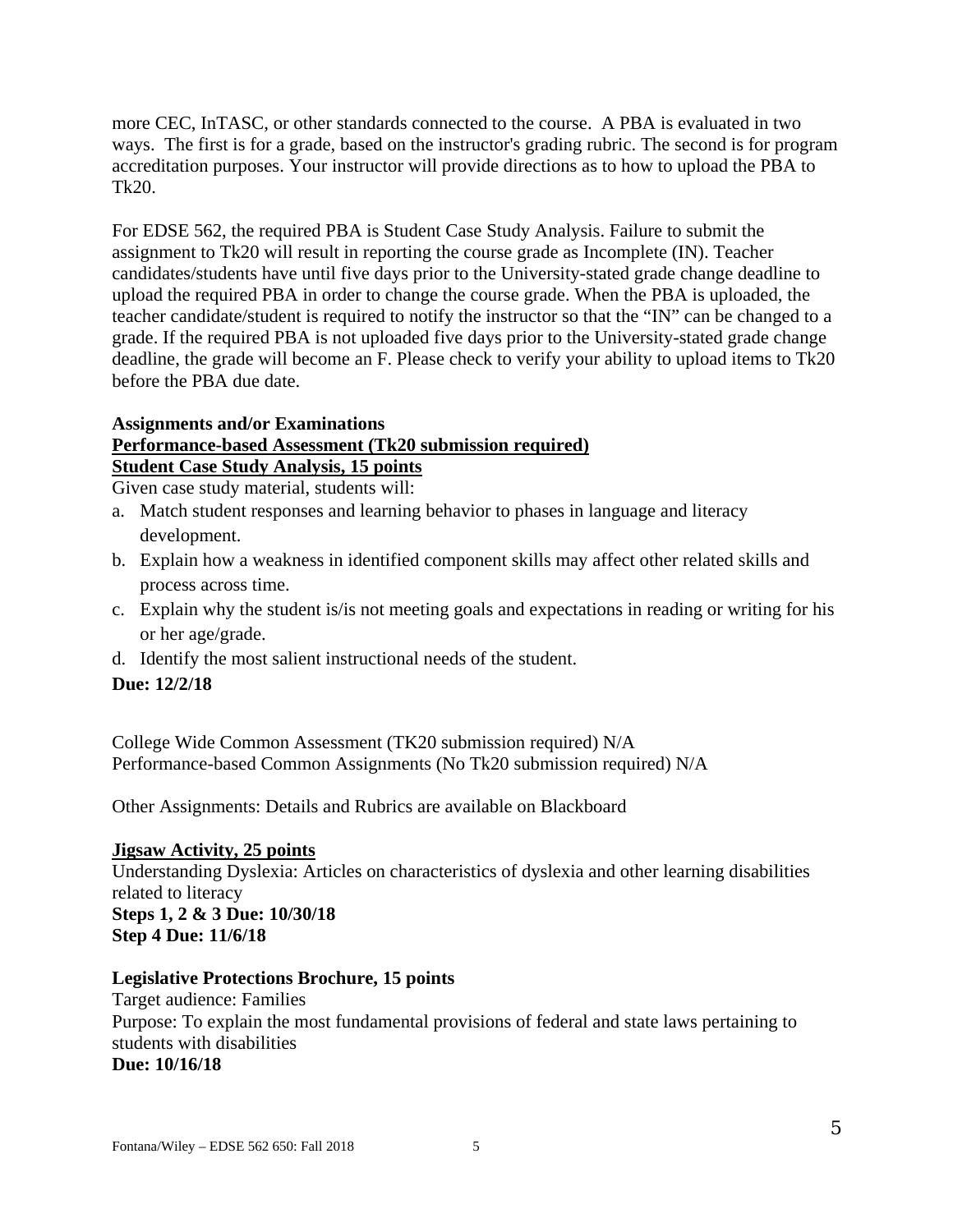## **Essay, 20 points**

Describe the components of a comprehensive reading program. Explain how each component is reliant upon and supported by other components**. Due:11/27/18 Hardcopy** 

## **Certificate Program Portfolio, P/F**

An electronic portfolio is to be maintained throughout the four courses of the certificate program. (Details on Blackboard.) You will be advised in each course what is applicable for your portfolio. The portfolio is a Pass/Fail assignment. Grades for each course will not be posted until the required portfolio item(s) have been added.

| <b>Assignments/Grading</b>          | <b>Points</b> |
|-------------------------------------|---------------|
| Participation                       | 25            |
| (includes the discussion board)     |               |
| Case Study Analysis - PBA           | 15            |
| Legislative Brochure                | 15            |
| <b>Essay: Comprehensive Reading</b> | 20            |
| Instruction                         |               |
| Jigsaw (online)                     | 25            |
| Portfolio Submission                | P/F           |

## **EDSE 562 Assignment Summary**

## **Course Policies and Expectations: Attendance/Participation**

Each student is allowed one absence with no deductions. Two tardies/early departures are equal to 1 absence. Beyond that, one point will be deducted for each absence, up to a total of 10 points. Please communicate with your instructor as soon as possible prior to any/all tardies and absences.

## In-Class Participation, 10 points

Attendance is critical and class time will provide opportunities for (a) demonstration, (b) handson activities, (c) reflection on readings, class activities and assignments, and (d) applications or extensions related to assigned readings. In-class activities will build upon readings. Occasionally, student products will be generated and used to document participation. There will be no opportunity to make up points awarded for student products generated during class time. Active participation is expected and will be assessed for each class session and at completion of online class activities. The following rubric will be used to determine participation.

| Excellent (1 pt./class)  | Competent (.5 pt./class) | Minimal (0 pts./class)   |
|--------------------------|--------------------------|--------------------------|
| The student:             | The student:             | The student:             |
| Actively questions,      | Occasionally questions,  | Seldom questions,        |
| observes and reflects on | observes and reflects on | observes and reflects on |
| readings and discussions | readings and discussions | readings and discussions |
| Actively participates in | Actively participates in | Does not participate in  |
| small group activities   | small group activities   | small group activities   |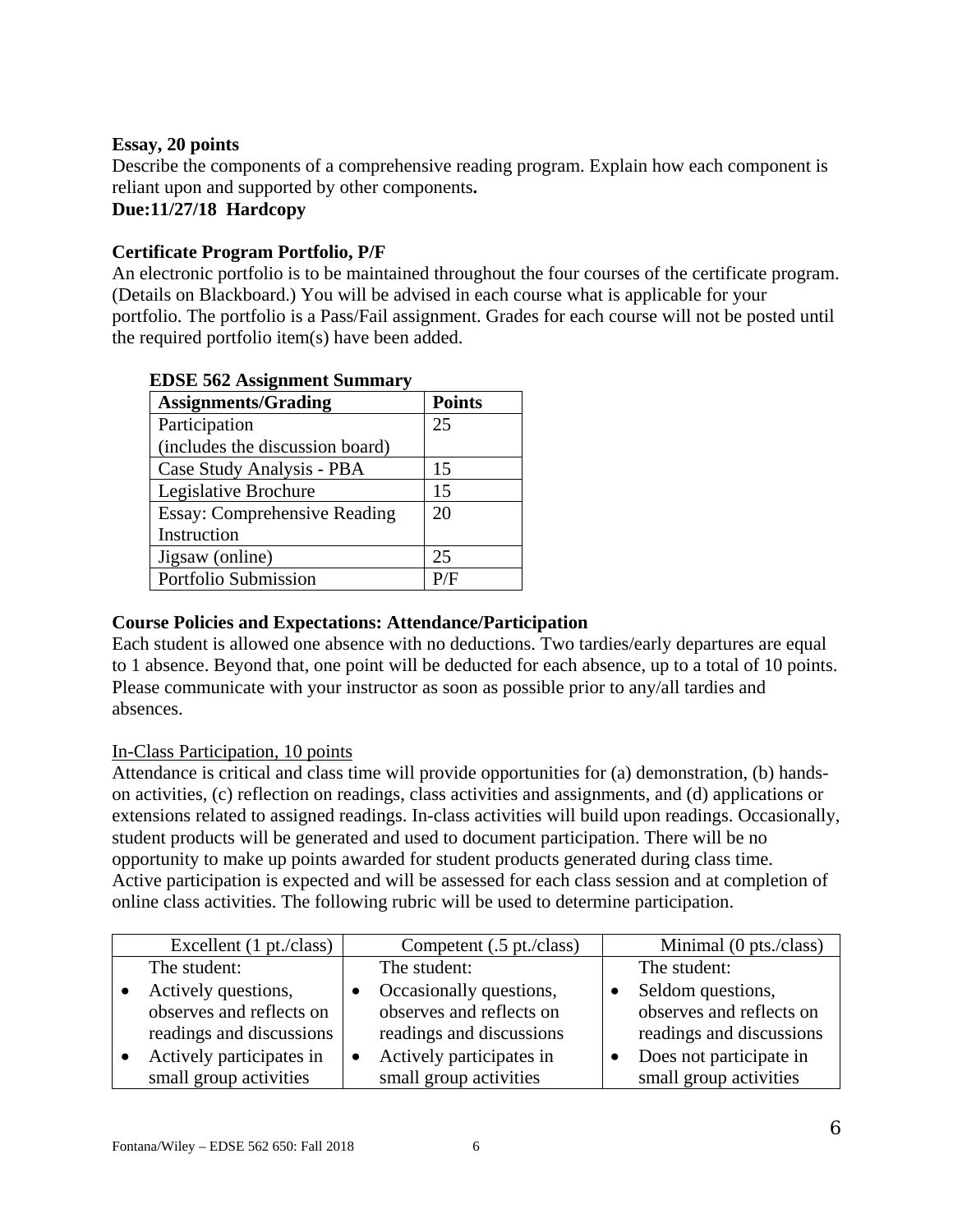Discussion Board Participation, 15 points

Specific directions will be provided for full credit on these assignments.

- 1. Frame Activity (5 points)
- 2. Reading Reflections (2), as assigned (5 points each)

### **Late Work**

Assignments are due on the date indicated in the syllabus. If your instructor changes the due date for reasons related to student need in the course, the change will be discussed in class, posted on the Blackboard site, and confirmed in an email to all students. Late work that has not been previously been made known to the instructors, and without extenuating circumstances will result in a *1-point deduction for each day late.*

### **Grading Scale**

- A 95-100
- A- 90-94
- B+ 86-89
- B 80-85
- $C = 70-79$
- F below 70

A grade of A or A- indicates that a student has performed at an exemplary level. The A-range student participates actively and thoughtfully in class discussions and activities; completes all course readings and assignments in a timely and professional manner; shows coherence and thoroughness in planning; writes well-organized papers; consistently demonstrates the ability to make connections between theory and practice; meets the general requirements and guidelines of the course, as listed below. The instructor reserves the right to award an  $A$ + to students who consistently exceed basic requirements of the course.

\*Note: The George Mason University Honor Code will be strictly enforced. Students are responsible for reading and understanding the Code. "To promote a stronger sense of mutual responsibility, respect, trust, and fairness among all members of the George Mason University community and with the desire for greater academic and personal achievement, we, the student members of the university community, have set forth this honor code: Student members of the George Mason University community pledge not to cheat, plagiarize, steal, or lie in matters related to academic work." Work submitted must be your own or with proper citations (see https://catalog.gmu.edu/policies/honor-code-system/).

### **Professional Dispositions**

Students are expected to exhibit professional behaviors and dispositions at all times. See https://cehd.gmu.edu/students/polices-procedures/.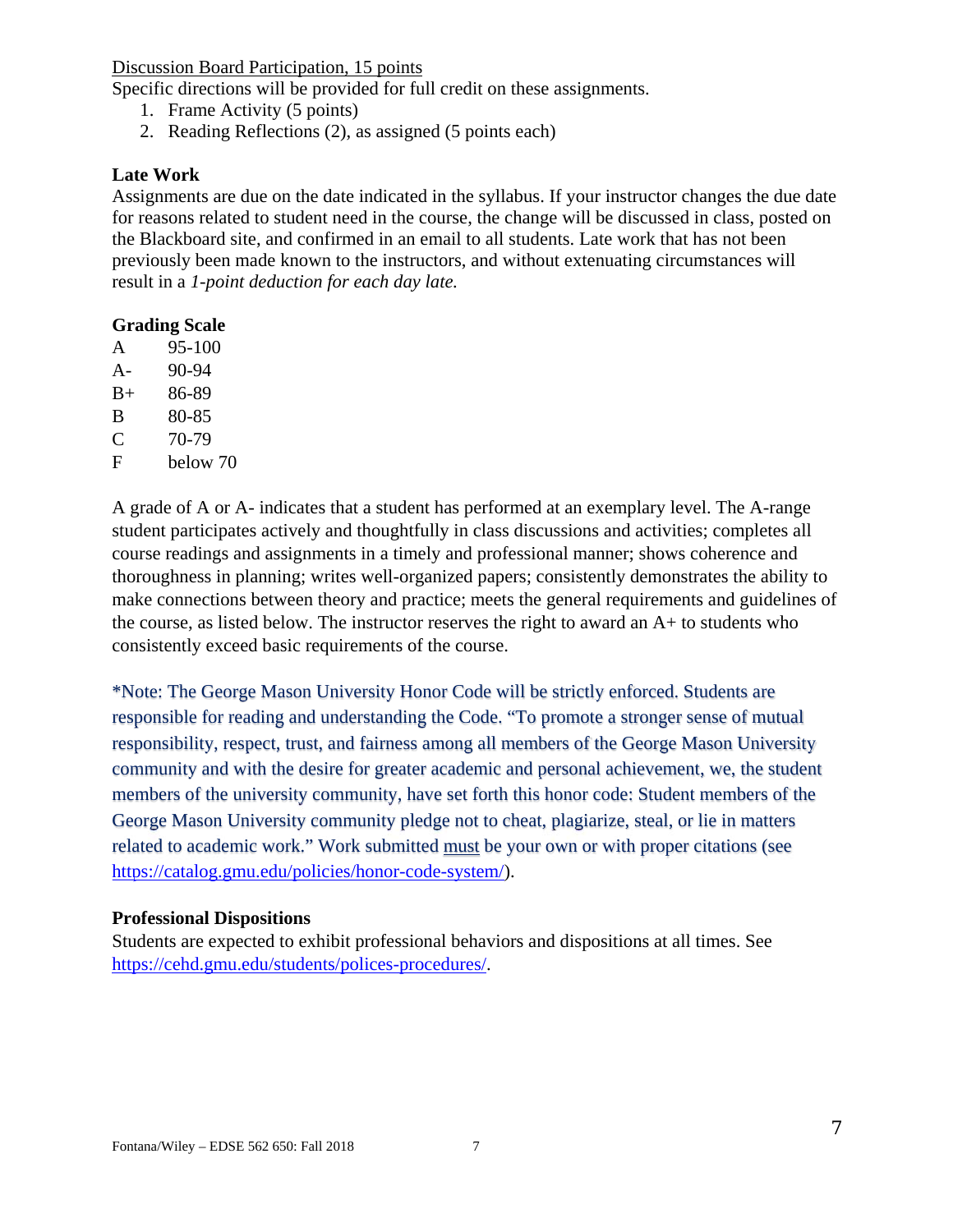## **Class Schedule**

\*Note: Faculty reserve the right to alter the schedule as necessary, with notification to students.

| Class #                             | <b>Topics/Module</b>                                                                                                                                                                                                                                                                                               | <b>Readings &amp; Resources</b>                                                                                                                                                                                                                                                                                                                                                                                                                     | Due this session                                                                                                                                                                                                                     |
|-------------------------------------|--------------------------------------------------------------------------------------------------------------------------------------------------------------------------------------------------------------------------------------------------------------------------------------------------------------------|-----------------------------------------------------------------------------------------------------------------------------------------------------------------------------------------------------------------------------------------------------------------------------------------------------------------------------------------------------------------------------------------------------------------------------------------------------|--------------------------------------------------------------------------------------------------------------------------------------------------------------------------------------------------------------------------------------|
| 1<br>10/2/18<br>LO <sub>13</sub>    | <b>Team Building</b><br>Syllabus review<br>$\bullet$<br>Mindset/Neuro-<br>plasticity and<br>implications for<br>instruction<br>Learning disabilities<br>$\bullet$<br>and legislation. State<br>and Federal Laws<br>pertaining to students<br>with disabilities<br>(pertains to Legislative<br>brochure assignment) | Mindset/Neuro-plasticity and<br>implication for instruction<br>Lecture, video $(s)$ .<br>USDOE policy statement on dyslexia<br>http://www2.ed.gov/policy/speced/guid/<br>idea/memosdcltrs/guidance-on-<br>$dyslexia-10-2015.pdf$                                                                                                                                                                                                                    | None<br>Determine teams<br>(of up to 3 people)<br>for Legislative<br>Protections<br>assignment.                                                                                                                                      |
| 2<br>10/9/18<br>LO <sub>1</sub> , 2 | Language<br>Development:<br>Anatomical and<br>physiological basis of<br>speech and language,<br>reading and writing<br>$(LO_1, 2)$<br>Language processing<br>$\bullet$<br>prerequisites for<br>reading and writing<br>(LO 1, IDA A1)                                                                               | Moats (2010) Chapter 1: Why Study<br>Language?<br><b>Available on Blackboard</b><br>Polloway, Smith & Miller (2004)<br>Chapter 2: Language Development from<br>Infancy Through Adolescence. Pgs. 15-<br>53.                                                                                                                                                                                                                                         | None<br><b>Jigsaw Teams</b><br>organized no later<br>than end of class<br>today.                                                                                                                                                     |
| 3<br>10/16/18<br>$LO$ 1, 2, 4       | Language<br>Development: Typical<br>and atypical language;<br>Environmental, social,<br>cultural influences<br>Phases in typical<br>$\bullet$<br>developmental<br>progression of skills<br>related to reading<br>FRAME basics in the<br>$\bullet$<br>notetaking template<br>required for HW.                       | <b>Available on Blackboard</b><br>Hart & Risley (2003). The Early<br>$\bullet$<br>Catastrophe: The 30 Million Word Gap<br>by Age 3. American Educator, Spring<br>2003, 4-9.<br>Ferrer E., Shaywitz B., Holahan J.,<br>$\bullet$<br>Marchione K., Michaels, R., Shaywitz<br>S. (2015). Achievement Gap in Reading<br>Is Present as Early as First Grade and<br>Persists through Adolescence. The<br>Journal of Pediatrics, 167; 5, 1121-<br>1125.e2. | Submit hardcopy:<br>Legislative<br><b>Protections for</b><br><b>Students with</b><br><b>Disabilities</b><br>brochure<br>Team articles (for<br>Jigsaw) will be<br>posted on<br>Blackboard.<br>Reading groups for<br>class 4 assigned. |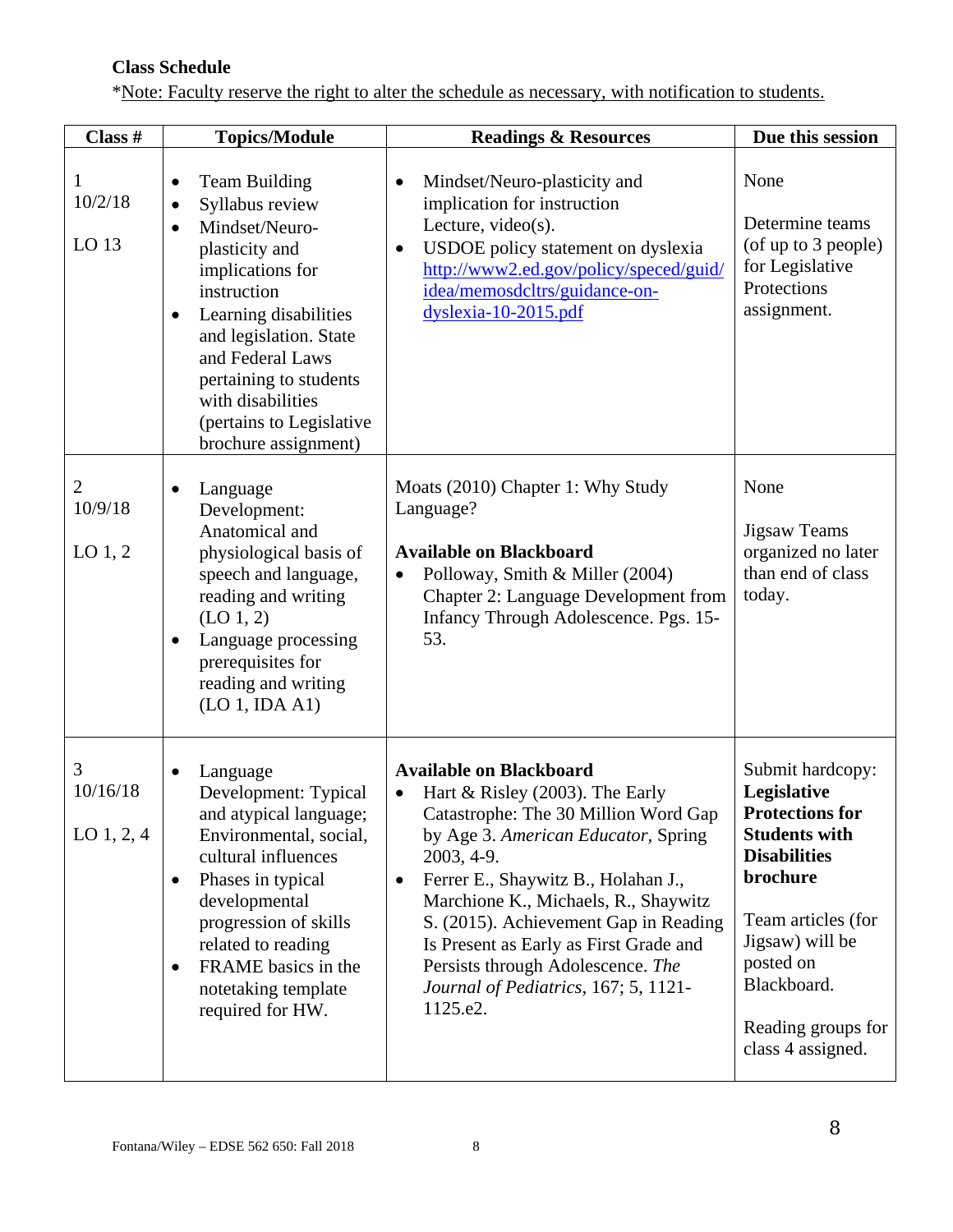| Class #                                                                   | <b>Topics/Module</b>                                                                                                                                                                                                                                              | <b>Readings &amp; Resources</b>                                                                                                                                                                                                                                                                                                                                              | Due this session                                                                                                                                                                                                                                                                                                                                                                                                                  |
|---------------------------------------------------------------------------|-------------------------------------------------------------------------------------------------------------------------------------------------------------------------------------------------------------------------------------------------------------------|------------------------------------------------------------------------------------------------------------------------------------------------------------------------------------------------------------------------------------------------------------------------------------------------------------------------------------------------------------------------------|-----------------------------------------------------------------------------------------------------------------------------------------------------------------------------------------------------------------------------------------------------------------------------------------------------------------------------------------------------------------------------------------------------------------------------------|
| 4<br>10/23/18<br>$LO$ 3, 4, 5                                             | Share your Frame:<br>Social, environmental and<br>cultural factors that<br>contribute to literacy<br>development<br>Lecture:<br>Simulations SLD/Dyslexia<br>Lecture:<br>Language development-<br>phonological and<br>phonemic awareness as<br>pre-reading skills. | Each student will be assigned a portion of<br>the readings in class 3:<br>Preventing Reading Failure (1998)<br>American Academy of Sciences (online-<br>free)<br>Chapter 4 Pgs. 100-108 and 119-133<br>Chapter 5 Read and take notes on your<br>assigned portion of the chapter. In class you<br>will compare and share your notes.<br>Chapter 3 will be addressed in class. | Prior to this class:<br>Post individual<br>notes by 10/20/18.<br>Review each<br>other's notes $\&$<br>reach a consensus<br>on the key points<br>to share with class.<br>Post the final team<br>consensus by<br>$10/22/18$ . Be<br>prepared to share<br>with other<br>groups.<br><b>Submit HARD</b><br><b>COPY: Each</b><br>individual is<br>responsible for<br>submitting their<br>own completed<br>frame at the end<br>of class. |
| 5<br>10/30/18<br><b>ONLINE</b><br>$LO$ 2, 3, 4,<br>5, 8, 9, 10,<br>11, 12 | Jigsaw Week: Team<br><b>Collaboration Sessions</b><br>Teams work in groups<br>that were organized in<br>class on 10/9/18.<br>Work focuses on<br>$\bullet$<br>articles assigned to<br>teams.                                                                       |                                                                                                                                                                                                                                                                                                                                                                              | Jigsaw:<br>Each group will<br>work together to<br>complete<br>Steps $1, 2, 3$ and<br>post on<br><b>Blackboard by</b><br>9:30 pm on<br>10/30/18.                                                                                                                                                                                                                                                                                   |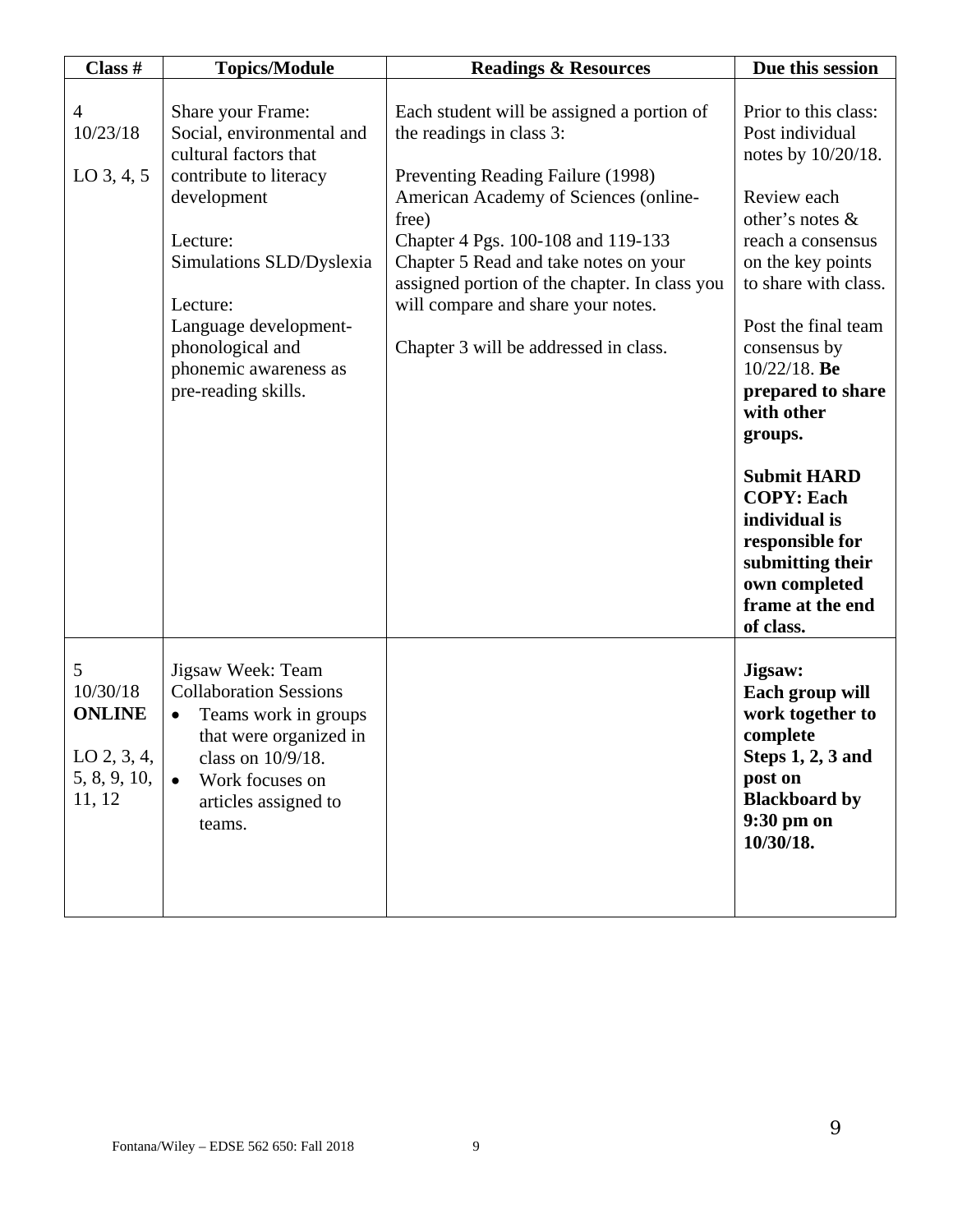| Class #                                             | <b>Topics/Module</b>                                                                                                                                                                                                                                                            | <b>Readings &amp; Resources</b>                                                                                                                                                                                                                                                                                                                                                                                                                                                                                                                                                                                                                                                                                                                                                                                                                     | Due this session                                                             |
|-----------------------------------------------------|---------------------------------------------------------------------------------------------------------------------------------------------------------------------------------------------------------------------------------------------------------------------------------|-----------------------------------------------------------------------------------------------------------------------------------------------------------------------------------------------------------------------------------------------------------------------------------------------------------------------------------------------------------------------------------------------------------------------------------------------------------------------------------------------------------------------------------------------------------------------------------------------------------------------------------------------------------------------------------------------------------------------------------------------------------------------------------------------------------------------------------------------------|------------------------------------------------------------------------------|
| 6<br>11/6/18<br>$LO$ 5, 6, 7                        | Literacy Instruction in<br>the US: Overview the<br>Reading Wars, Whole<br>Language<br>Role and impact of the<br>$\bullet$<br><b>NRP</b><br>Comprehensive<br>$\bullet$<br>Literacy Instruction<br><b>Student Situation</b><br>$\circ$<br>Analysis (Case<br>Studies)              | National Reading Panel Report (NPR):<br>Executive Summary (online-free)<br>https://www.nichd.nih.gov/publications/pub<br>s/nrp/documents/report.pdf<br>This link contains the entire document.<br>Read only the introduction, pgs. 1-3 and the<br>Executive Summaries in Chapters 2, 3, and<br>4. Pages are noted in the Table of Contents.<br>Preventing Reading Failure (1998)<br>American Academy of Sciences<br>Read Chapter 2, The Process of<br>Learning to Read<br>Resources: The content below will be<br>covered in class.<br>History of Reading in U.S.<br>http://www.k12academics.com/reading-<br>education-united-states/history-reading-<br>education-us#.VumNC0Aeqex<br>Examining the Historical Context for<br><b>Teaching Reading</b><br>http://ptgmedia.pearsoncmg.com/images/97<br>80137055395/downloads/Vogt_Shearer_Ch<br>1.pdf | Jigsaw:<br>Step 4 should be<br>posted online by<br>class time on<br>11/6/18. |
| 7<br>11/13/18<br>LO 8, 9,<br>10, 11, 12<br>No class | Understanding<br>$\bullet$<br>Dyslexia:<br>Historical<br>$\Omega$<br>Perspective<br>Define<br>O<br>Prevalence<br>O<br>Diagnosis<br>$\circ$<br>The impact on literacy<br>٠<br>across other content<br>areas<br><b>Student Situation</b><br>$\circ$<br>Analysis (Case<br>Studies) | Read Chapters 1-2 in Mather & Wendling<br>(2012).<br><b>Available on Blackboard:</b><br>Moats & Dakin (2008). Basic Facts<br>about Dyslexia p 9-24                                                                                                                                                                                                                                                                                                                                                                                                                                                                                                                                                                                                                                                                                                  |                                                                              |
|                                                     | $9/20/18$ – Thanksgiving                                                                                                                                                                                                                                                        |                                                                                                                                                                                                                                                                                                                                                                                                                                                                                                                                                                                                                                                                                                                                                                                                                                                     |                                                                              |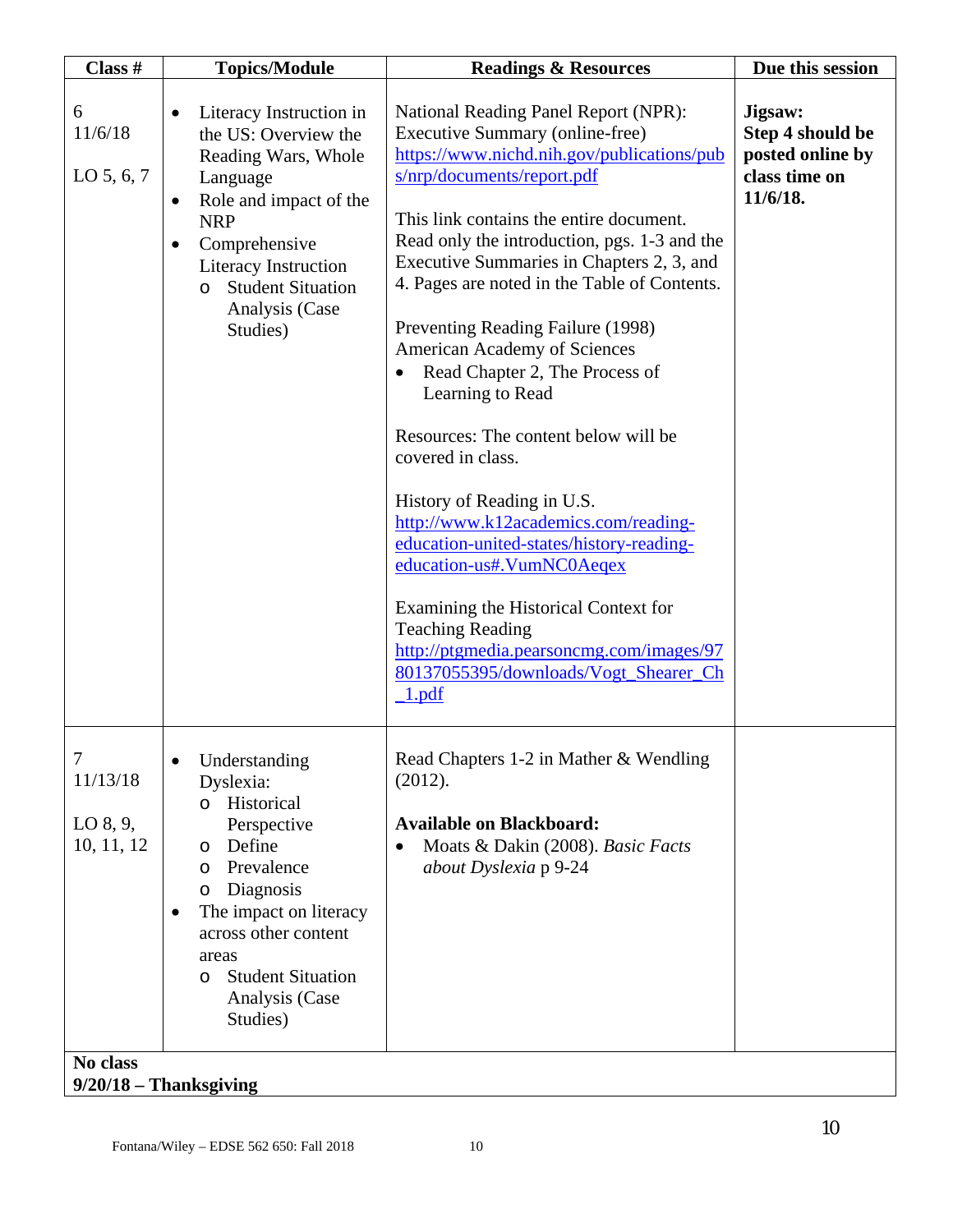| Class $#$                                 | <b>Topics/Module</b>                                                                                                                                                                                                                                                                                                                                                                | <b>Readings &amp; Resources</b>                                                             | Due this session                                                                                   |
|-------------------------------------------|-------------------------------------------------------------------------------------------------------------------------------------------------------------------------------------------------------------------------------------------------------------------------------------------------------------------------------------------------------------------------------------|---------------------------------------------------------------------------------------------|----------------------------------------------------------------------------------------------------|
| 8<br>11/27/18<br>$LO$ 8, 9,<br>10, 11, 12 | Common intrinsic<br>$\bullet$<br>differences between<br>proficient and<br>struggling readers<br>Definition and severity<br>$\bullet$<br>continuum of dyslexia<br><b>Including Dyslexia</b><br>$\circ$<br>and Severe<br>Learning<br>Disabilities (SLD)<br>Readers changing<br>$\bullet$<br>instructional needs<br><b>Student Situation</b><br>$\Omega$<br>Analysis (Case<br>Studies) | Review Chapters 3-4 in Mather & Wendling<br>(2012).                                         | <b>Due: Hardcopy</b><br><b>Essay on the</b><br>components of a<br>comprehensive<br>reading program |
| 9<br>12/2/18                              | PBA will be done in class                                                                                                                                                                                                                                                                                                                                                           | Bring your own computer.<br>You will upload PBA directly to TK20 on<br>the Blackboard site. | Bring a hard<br>copy of your<br>Legislative<br><b>Protection</b><br>brochure to<br>share.          |

## **Core Values Commitment**

The College of Education and Human Development is committed to collaboration, ethical leadership, innovation, research-based practice, and social justice. Students are expected to adhere to these principles: http://cehd.gmu.edu/values/

### **GMU Policies and Resources for Students Policies**

- Students must adhere to the guidelines of the Mason Honor Code (see https://catalog.gmu.edu/policies/honor-code-system/ ).
- Students must follow the university policy for Responsible Use of Computing (see http://universitypolicy.gmu.edu/policies/responsible-use-of-computing/).
- Students are responsible for the content of university communications sent to their Mason email account and are required to activate their account and check it regularly. All communication from the university, college, school, and program will be sent to students **solely** through their Mason email account.
- Students with disabilities who seek accommodations in a course must be registered with George Mason University Disability Services. Approved accommodations will begin at the time the written letter from Disability Services is received by the instructor (see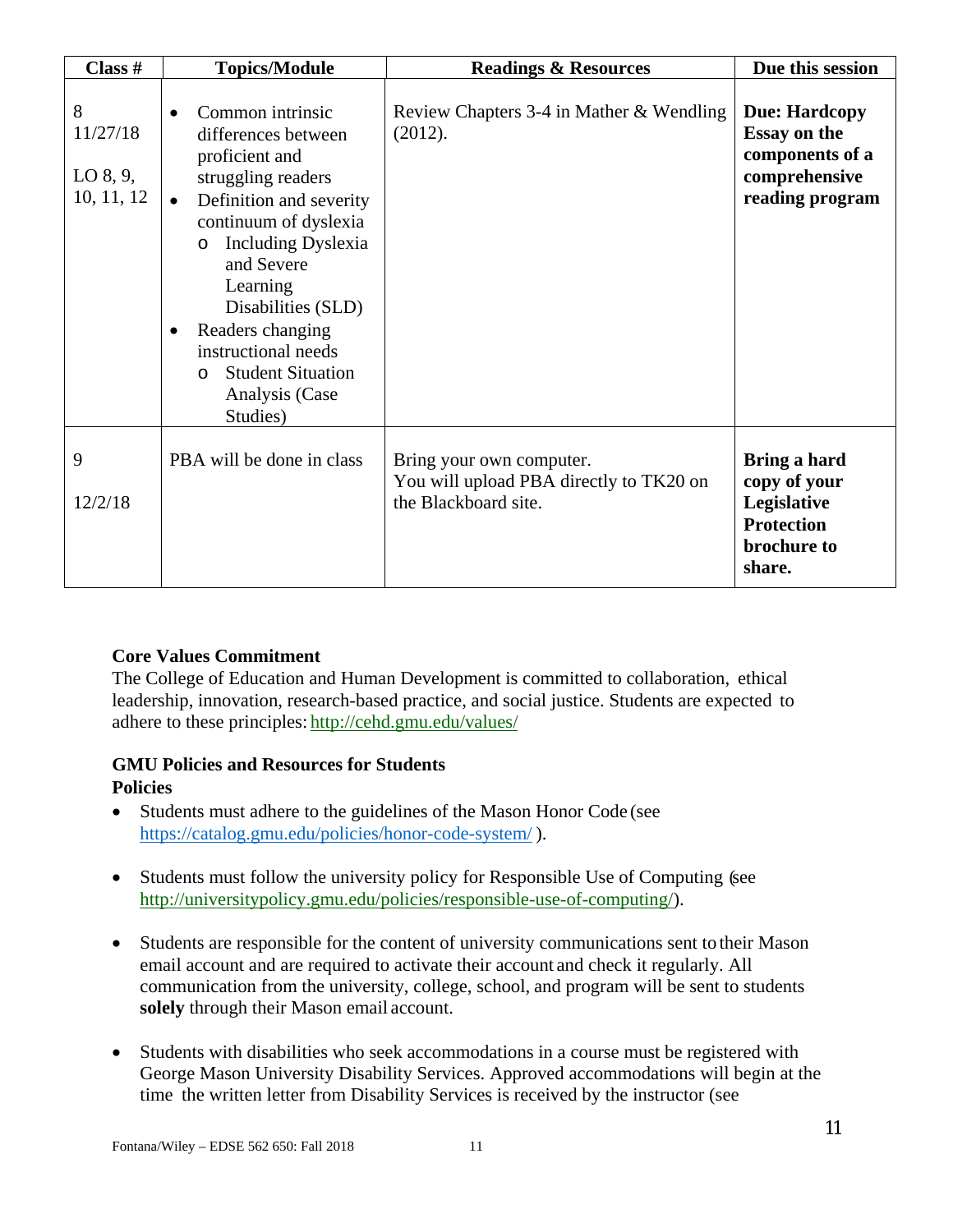### http://ods.gmu.edu/).

• Students must silence all sound emitting devices during class unless otherwise authorized by the instructor.

### **Campus Resources**

- Support for submission of assignments to Tk20 should be directed to  $\frac{tk20\text{help@gmu.edu}}{tk20\text{help@gmu.edu}}$  or https://cehd.gmu.edu/aero/tk20. Questions or concerns regarding use of Blackboard should be directed to http://coursessupport.gmu.edu/.
- For information on student support resources on campus, see https://ctfe.gmu.edu/teaching/student-support-resources-on-campus

**For additional information on the College of Education and Human Development, please visit our website https://cehd.gmu.edu/students/.**